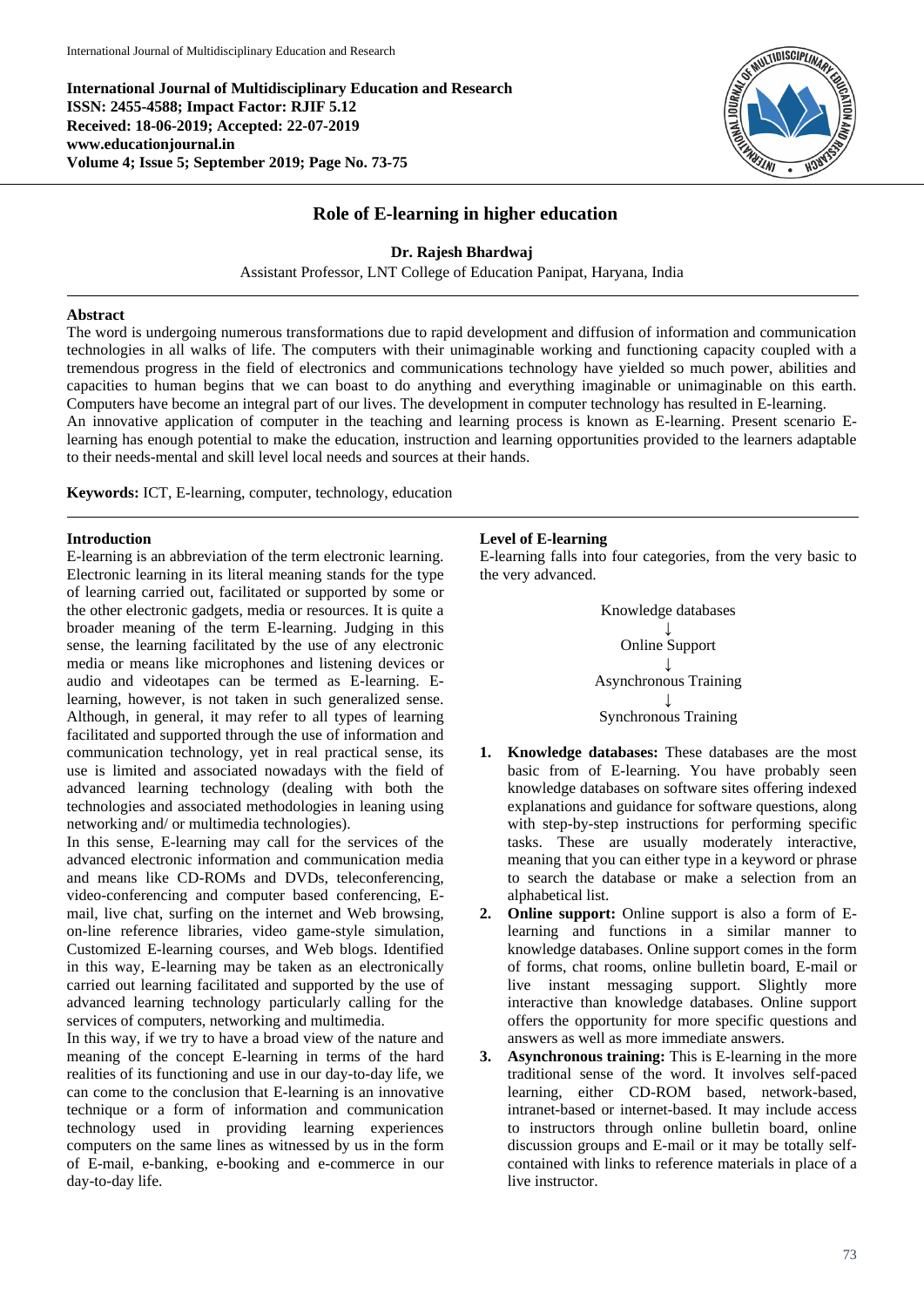**4. Synchronous training:** Synchronous training is done in real-time with a live instructor facilitating the training. Everyone logs in at a set time and can communicate directly with the instructor and with each other. You can raise your cyber hand and even view the cyber whiteboard. It lasts for a set amount of time from a single session to several weeks, months or even years. This type of training usually takes place via internet?

### **Important Features of E-learning**

- E-learning is dynamic
- E-learning operates in real time.
- E-learning is collaborative
- E-learning is individual
- E-learning is comprehensive
- **1. E-learning is dynamic:** Today's content, is real time, not old news or shelf ware but online experts, best sources, quick approaches for emergencies.
- **2. E-learning operates in real time:** you get what you need, when you need it.
- **3. E-learning is collaborative:** Because people learn from one another, E-learning connects learners with experts, colleagues and professional peers, both in and outside your organization.
- **4. E-learning is individual:** Every e-learner selects activities form a personal means of learning opportunities most relevant to his/her background, job and career at that very moment.
- **5. E-learning is comprehensive:** E-learning provides learning events from many sources, enabling the elearner select a forward format or learning method or training provider.

## **Promotion and arrangement for E-learning in our educational institutions**

E-learning has enough potential to provide solid assistance to all types of academic tasks-theoretical and practical-in individual and collaborative classroom situations. It can provide a valuable treasure of the knowledge and information to all subjects of the school curriculum besides providing helpful in managing the multidimensional affairs related to class room instruction and all-round development of the personality of the students.

In the rapid moving world, we can sustain only by making ourselves capable of racing with the pace of the time and technological progress. E-learning and m-leaning is the demand of the time. We have to prepare our students and bring suitable modifications and improvements in the prevailing system of our educational institution to face this challenge. Let us see what we can do, in general, for promoting E-learning in our educational institution.

- 1. The first and foremost thing that needs to be done is to develop a positive attitude towards the processes and products of E-learning. For this purpose, attempts should be earnestly initiated to develop a culture that value E-learning as much as traditional face to face education. The student should be made to appreciate the fruits of E-learning. In any case, they should not be allowed to get a wrong message that online education or learning is somehow second-rate.
- 2. Provide the needed facilities for training and equipping the students and teachers (along with the supporting staff) with the essential technical knowledge and skills

related to the operation and utilization of multimedia appliances, computers and their networking with special emphasis on the internet and Web technology.

- 3. Provide proper orientation to the staff and students not only in terms of making them technologically capable for engaging in E-learning but also to have full awareness about all the possible advantages and gains drawn from such ventures. The following initiatives may be taken for this purpose:
	- 1. It must fit to the age, mental and skill level, clearly defined leaning objectives and goals, and local needs and available resource related with the student population.
	- 2. Provide special attention in displaying information or learning experiences on the web pages of the site. It should invariably allow ease of navigation and charm of their multimedia presentation. Use a familiar interface such as a standard Web browser or Microsoft Windows interface so that the uses don't have to master a new technology for reaping the benefits of the school and classrooms website.
	- 3. Have adequate provision of including an interactive element in the website for enabling the students to interact with their teachers or with each other. In case the website is in the developing stage, then at least include options such as self quizzes or simulations, which let them test and apply what they have learned.
	- 4. Make provision for the due enrichment of the website by adding the Internet facilities like Email, chat option or audio-videoconferencing for the need communication and interaction among the students and teachers.
	- 5. Utilize the services of the internet facilities and websites of the school and classroom for building bridges with parents and community. It will surely provide a proper platform for seeking involvement of the parents and the community for the enhancement of the learning and personality development of the students.

# **Advantages of E-learning**

- 1. Most of the learners who may not have time and resources for getting access to the traditional classbound learning experience may get it now easily at their convenience in the form of E-learning. A learner can now satisfy his desire and fulfill his ambition of getting access to school or higher education or take up a hobby course without leaving his job, compromising his comfort or feeling handicapped in one or the other sense on account of his limitations. The learners can access information and educational contents any time, any place.
- 2. E-learning has enough potential to make the education, instruction and learning opportunities provided to the learners adaptable to their need-mental and skill levellocal needs and sources at their hands.
- 3. It has a unique feature of arranging an access to the same quality of the content that a full time student has. The best of the world's educational content, treasury of knowledge and the opportunities are available through E-learning to an increasing number of learners especiallya in the developing and underdeveloped countries.